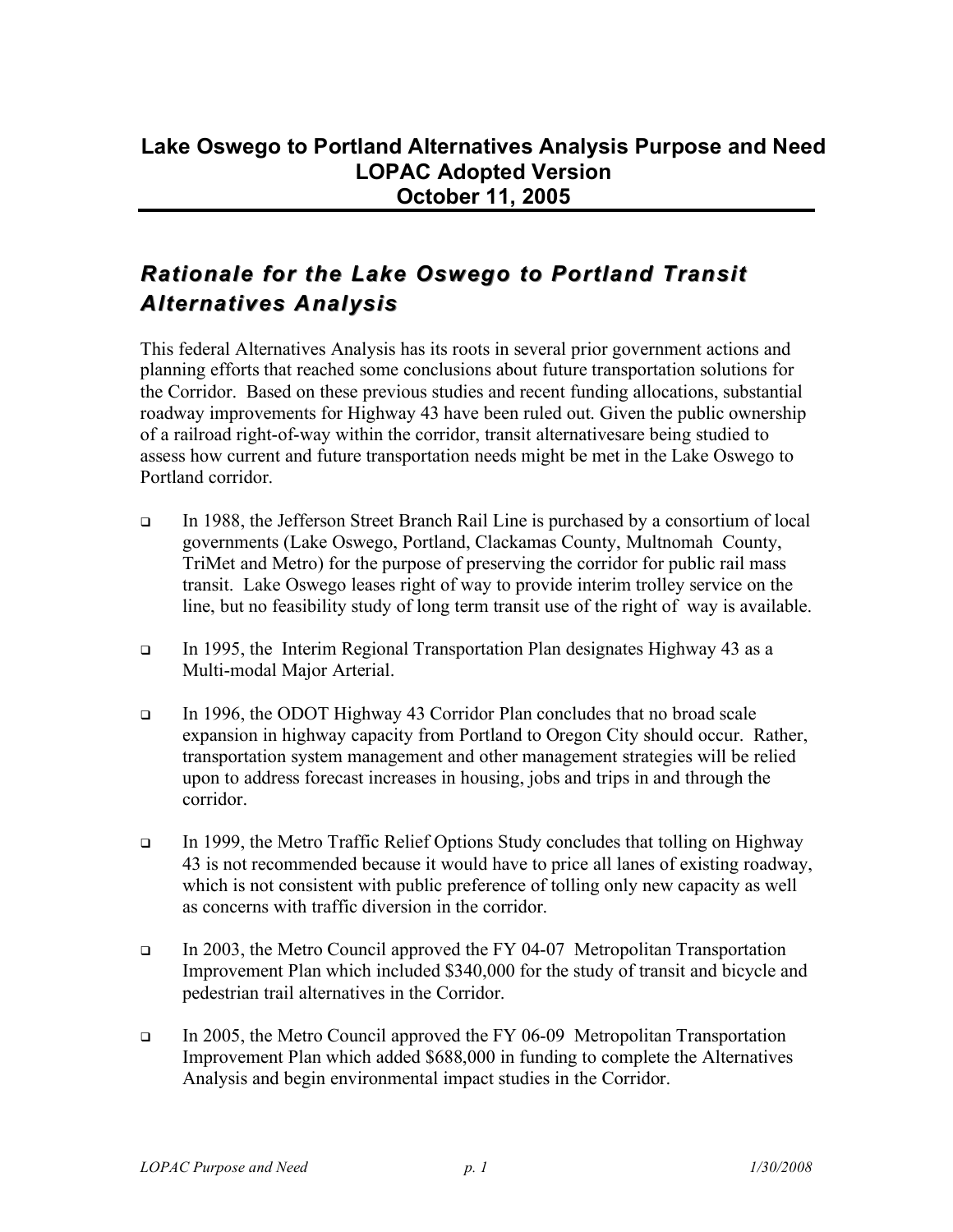## *Purpose of the Transit Project*

The purpose of the Portland to Lake Oswego Transit Project is to develop a transit project that meets future travel demand and supports local and regional land use plans, which garners public acceptance and community support and will:

- Increase the mobility and accessibility within the geographically constrained Highway 43 Corridor, connecting from the Portland Central City through the Lake Oswego Town Center.
- □ Minimize traffic and parking-related impacts to neighborhoods.
- Support and enhance existing neighborhood character in an environmentally sensitive manner.
- Leverage investment in the transit system to cost-effectively increase Corridor and systemwide transit ridership.
- Support transit-oriented economic development in Portland and Lake Oswego.
- Support community transportation, land use and development goals.
- Provide improved transportation access to and connectivity among significant destinations and activity centers including Downtown Portland, South Waterfront, Oregon Health & Sciences University, Tom McCall Waterfront Park, Willamette Park, Foothills and Downtown Lake Oswego.
- Provide additional transportation choices in the corridor and access for persons with disabilities
- $\Box$  Be part of an integrated multi-modal transportation system
- Anticipate future needs and impacts and not preclude future expansion opportunities.